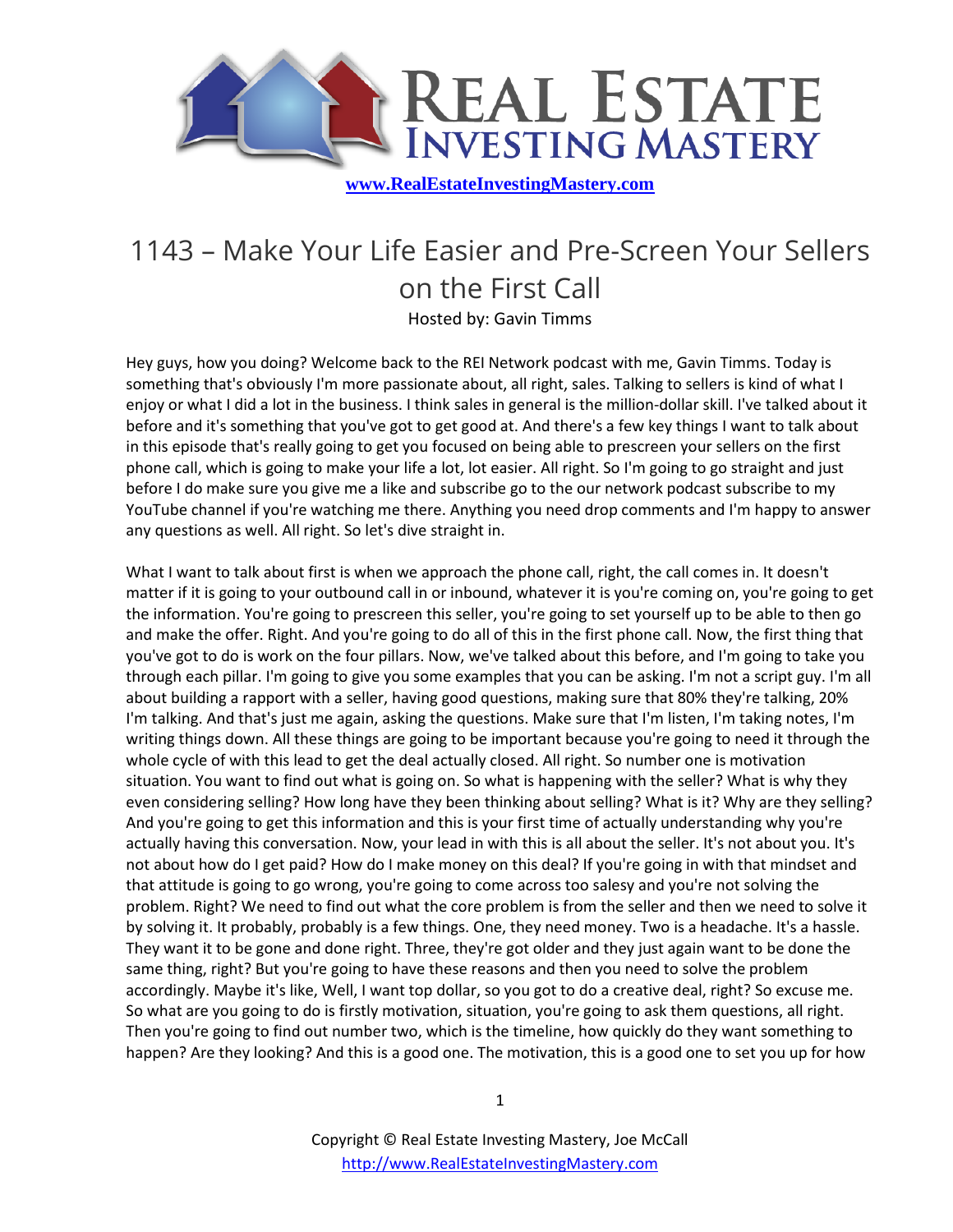

you're going to make your offer here in a little bit, depending on how this conversation gouged. Now, timeline, how quickly would you want something to happen ready today yesterday I wish was already sold I motivation so many stop and quick or I'm not in a rush. Well, how long are you looking at? Three months. Six months? Yeah. It doesn't really matter. Yeah, I'm not. Not really fussed, you know, two different things that gives you that new understanding. Again, that will help with that motivation of how quick we need to act or they want to act on it. That doesn't mean that you can't close the deal. That just gives you an understanding that essentially then the cash offer and the speed is not going to solve the problem because they're not worried about that. Right. So that's why I'm asking that question.

Number three is the condition the condition of the property, right? The general condition. Is there any been any major remodeling happened to the bedrooms? Not the bedrooms. Two bathrooms, the kitchen. Okay. How old's the roof? How old's the say? All the bigger items. That's what you want to be finding out, because that's going to if they say, well, we haven't done anything in the last ten years, the roof, 15 years old, the ACS eight, you already know that it's going to be outdated. It's going to need some repairs and maintenance because of the age of everything. So by asking the condition is going to set, you will as well that's going to help you in your offer. Right. So asking that question of the of the condition of property is really important. And then number four, the hard one is the price. Okay. So number four is price. Now, there's multiple ways of trying to get that out of people. You can obviously last them what a house is signed for in the area to see if they have any knowledge. You can ask them, what is it that you're looking for, how much you want in to give a gauge. And it doesn't really matter to you when it gets the number out there for you. Then to start working on the other thing that you could say, if you're struggling to get it, you could say, hey, if we do buy this house, is that is there a mortgage payoff closing? Yes, there is. And what is that, 100,000? Okay, great. So now, you know, there's a mortgage, 100,000. You can then go one more of the conversations going well in that position and say something along the lines of how much do you want to walk away with at closing? I'd like for you, 50,000. Okay. Well, now we know there are 500,000 mortgages. You want to walk away with 50. So we'll look at 150,000, especially if we're going to pick up all the closing costs. So they are the four pillars that you got to get out in that prescreened seller call because of the reason of you then knowing how to solve the problem, what the problem is. And it's going to allow you then to be able to position your office. I'm going to give you a scenario. Right. Let's say we talk to a seller and there is older is wife's just past he doesn't want to deal with a property anymore. It's now just vacant. This is his last one and he wants to sell is timeline is is as quickly as possible is the condition needs a lot of updated look. The bedrooms bathrooms things like that and the price is a little high on his price or is not going to give me a price, whichever way you want to take in that scenario. So what have we got with that? So we know he's older, he's a lot of things not going well in life. He just wants to. All this property now is on his own. He's willing to deal with it. He wants it to happen as quickly as possible because it's vacant and is not given as or he has gives it a price that's just pretty much retail, let's just say. So now in that sales that we've got that information, we need to see how we're going to work on the price.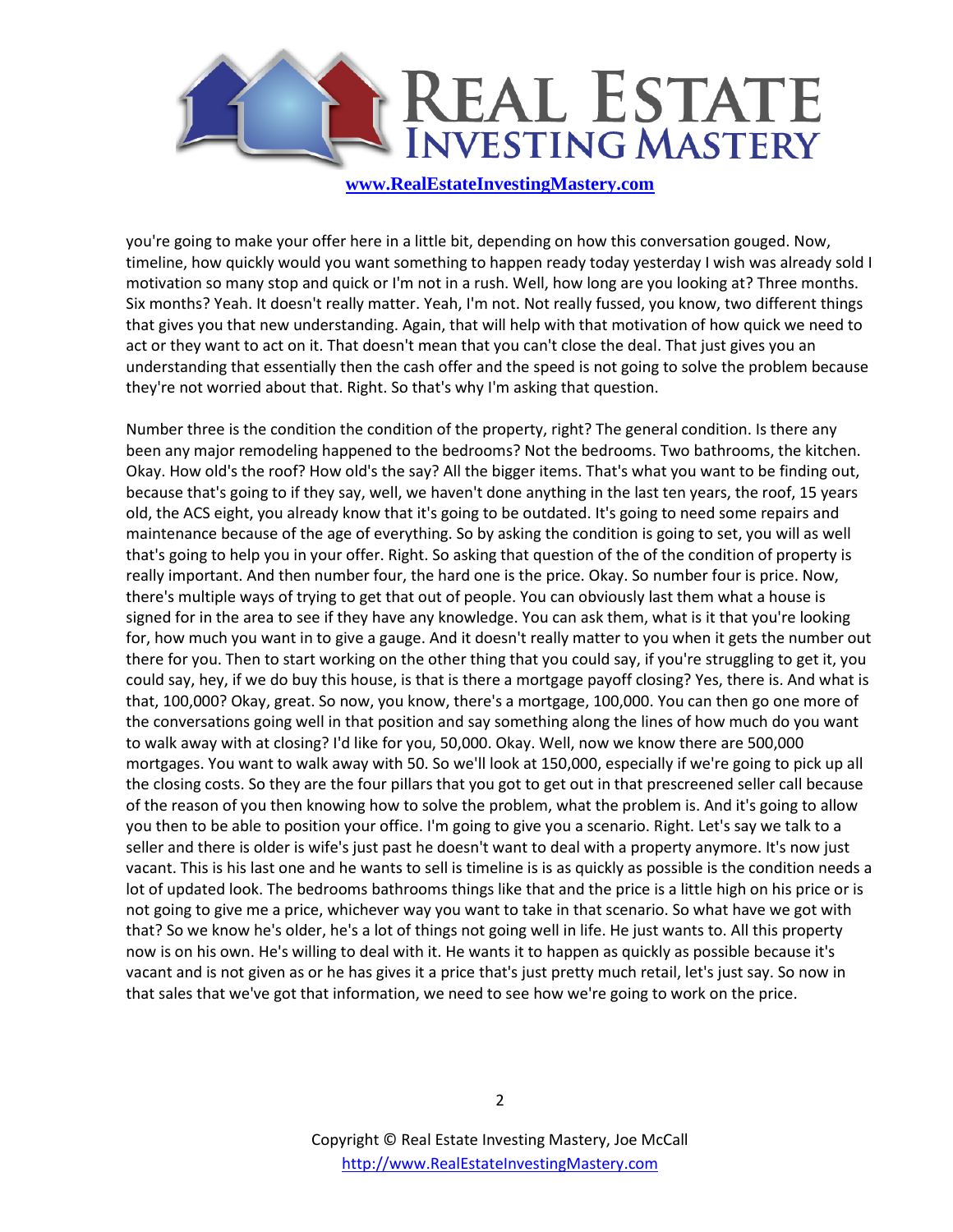

So when we come out now to go and make our offer, obviously working on that cash also could solve things within a backup, maybe into a trade finance. Let's just say there's no mortgage on this. He's on it for 20 years. There isn't a mortgage, so maybe we could offer a cash. Maybe then working our way in to a creative finance deal. Right. And I'll allow should talk about how I would potentially go about that. So let's I've got the information. I go I look at my offer. He wanted 100 grand and I'm going to go and offer him 42,000. So I'm going to go in for 42. He wants 100 miles off and then we're going to work on obviously the process of this. So when I get back on the phone is going to say something like, Hey, John, are you doing this? Gavin, I know we talked yesterday. Great, great talking with you. Look, I understand your circumstance. I understand where you're at and you really want to get rid of this thing really quickly. Well, I've looked at the numbers, John, and I can't get anywhere near your price. I feel that's close to retail and also the work that's needed because the agent had this, this, this, this, this, this and this done to it. I can't get anywhere near that 100, so it's just not going to work right now. And then I'm going to be silent. What is John going to want from me before he gets something? So he wants to know what my offer is right now. I might say something like, Well, John, like I said, we got on great and it's a lot lower and I don't want to insult you or make you mad, but it's the only thing that I could find out to, like, make this work and make this happen. Because, again, the repairs I just explained, like, it's just not going to work for you. And I am not going to tell him again what the price is. Now, the third time is probably going to go know. I understand. I won't be mad. I just want to know what it is and. And kind of see if we can come up with something. Okay, great. Well, I'm looking around now. Here's where your price on screen comes in. Let's say I what? I said I wanted to pay 42. Right now he's already 100, so I don't want to go too much lower. So I might say, look, John, I was thinking probably like low thirties, John. And he's going to say whatever his reaction is. Wow, like, that's crazy. That's low, that's ridiculous. Whatever. And I said, No, I understand. I said, Well, here's the reason, John. I have got to pull in. I mean, this thing's 2000 square foot. It needs a new roof. It needs all day in in all rooms. These paint, it needs carpet materials away. All the budget on this is huge. And even if it goes to plan, I have to make something on it. Right. I can't I can't do it for nothing. So that's why, you know, that's why I got to live up to my offer. Well, John, let me ask you a question. How close are we to 32,000 now? I want to see how much he's going to jump. And he said, well, I can't go anywhere near 32. Okay. Well, how. Close time we get he might say 50, he might say 60, he might say 78. But I want to know where he's going to jump to. And I want to get that number before I position anything else to do with finance. I will tell you why in a minute, because it depends on the condition. So obviously, if it's livable or not, let's say it is livable. Let's say he drops to 70,000. I'm at 32, so I price anchor and I want to be in the house always. Right. I went lower, but we're still having the conversation.

So remember what his problem is. He wants to be Don. He doesn't want to deal with it, he doesn't want to take care of it. That's his problem. So I will then say, well, John, now here's the thing. I know we're still too far apart. Well, let me ask you a question. Would you do any kind of terms on this? If I could make payments to you and I'd be responsible for the property, I'd be responsible for any maintenance repairs. You wouldn't have to deal with it. You just be basically acting like the bank, just when I can just pay you over a period of time. And if that's something that would interest you, I could pay you more money for the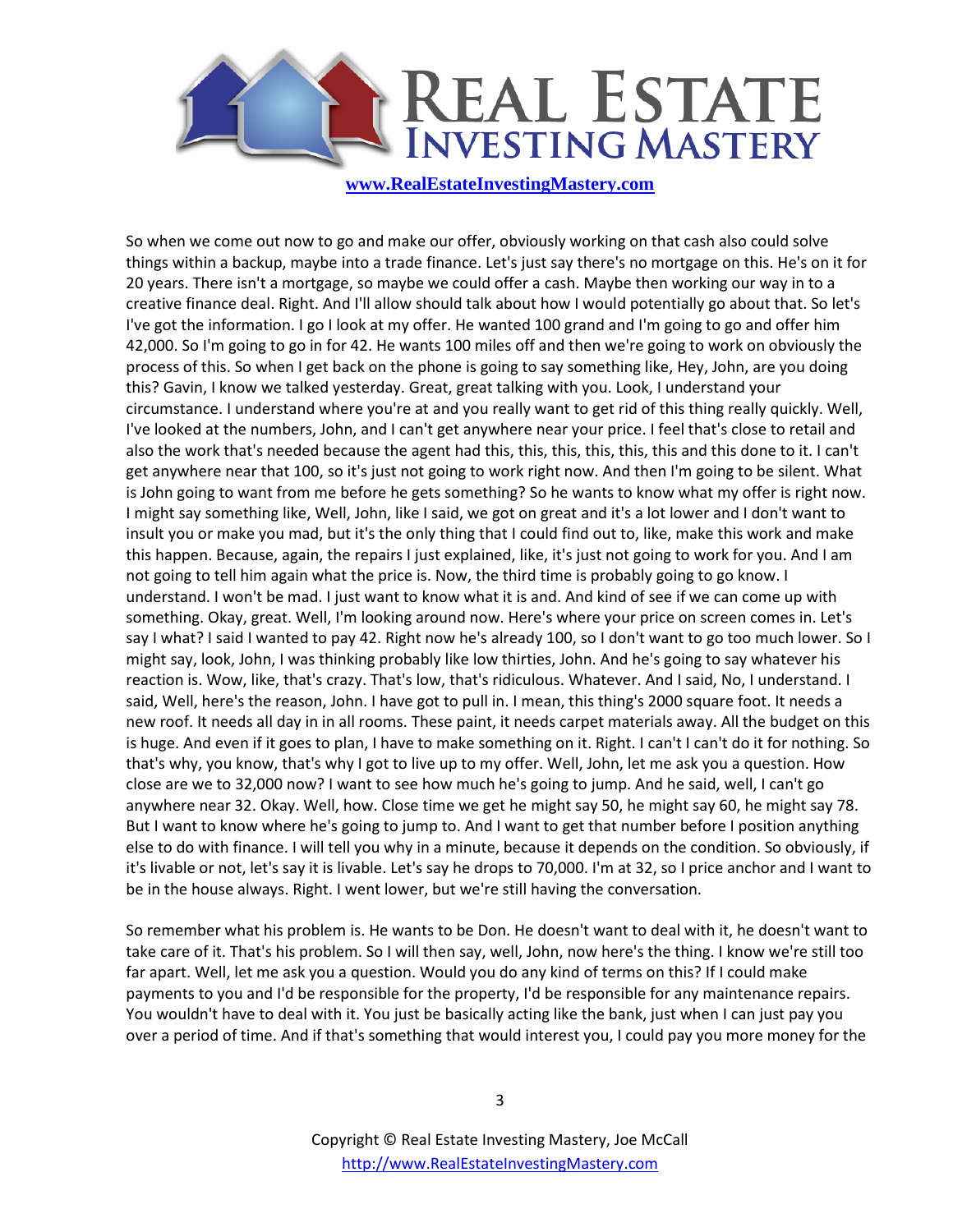

property. Is that something that you'd be interested in or not that he might say? Well, yeah, maybe. I mean, it's not like I need the money. I just don't need the hassle. I know we can. Again, I'm focused on this problem. I'm trying to fix the problem by bringing in a solution. But obviously getting that money ought to be able to get this deal locked up and closed. So that's how I would position it in that scenario in that way. Again, identifying the problem, sticking to the cause of the problem by saying, Hey, actually I can give you more money if we do a terms deal now. Well, I've got to make sure is how do I get the best deal over the longest period of time and get it cash flow in as much as I can with little to no money down with zero interest if I can. Right. So you have to be careful as well in the sales cycle that you don't make your own problems. And a lot of you do a lot of you over talk and you bring things up. Why would you mention interest if it didn't come out of his mouth in your offer? Is zero an interest? That's. That's it. Like you're just going in with the offer. What are you saying? 0%. I'm just saying, I'm going to make you X payments for this amount of time, whether until the balloon payment of X amount or whatever it is. Right. And then I'm going to make sure that obviously the Reds, let's say I'm going to make \$700 payments and I can add maybe this for two grand a month, whatever. Maybe I can rent it out in its current condition for 1500 a month and I'm going to give him ten years with then a balloon for the rest. Right. And I'm not measured in just as just principle only payments.

So in that example. Now, again, you've got to make sure that you don't bring up. Well, what interest rate would you give me, Mrs. seller. Well, now you're gonna, now just that one comment. Good. Good job. You've now got an interest rate, and now you're negotiating an interest rate that potentially you didn't need to negotiate because it doesn't matter right now. It's 0% in your offer unless the seller brings it up, just like don't do it over two years. Don't say, well, how many years do you want to do it over? Right? If you had a mortgage on, you could do it for the life of the mortgage. All you do 20 years and do a long time and then go, I'm not doing it for 20. I want to do it for three and then try and get it at ten and negotiate that that time frame. Right. So you never want to create your own objections. It's like if you don't lease options, don't bring up tenant bias. What's a tenant buying? Now you've got to explain yourself. Now you sell in that the whole thing. If you're staying in the middle of the deal that day, dealing with you, what you're doing on the shop end if you're staying in the middle, doesn't really matter right now. So. Keeping on course. Not over talking, not just getting training and then just waffling on. Let the objections come from the seller and don't create your own. That's one of the biggest things that I can tell you. All right. Remember the four pillars? Number one situation, motivation. That's what you got to focus on. Timeline. How quickly? Condition price. Then four things in a pre screen. Sell a call is going to help you get you again how you position the offer. The offer needs to solve the problem of the seller. Do not come home and say the seller wanted to sell quickly. You needs money and then you're trying to put him in a five year lease option. Like, No, that is not going to close. Never. You're wasting your time. It's not going to close because you're not solving the problem. You just thinking about how you can do a lease option. It doesn't work. Don't make the offer right. Focus on the problem. The offer will support that to get the contract signed. If you do that, you're going to get contract signed and you're going to start making a lot of money and move